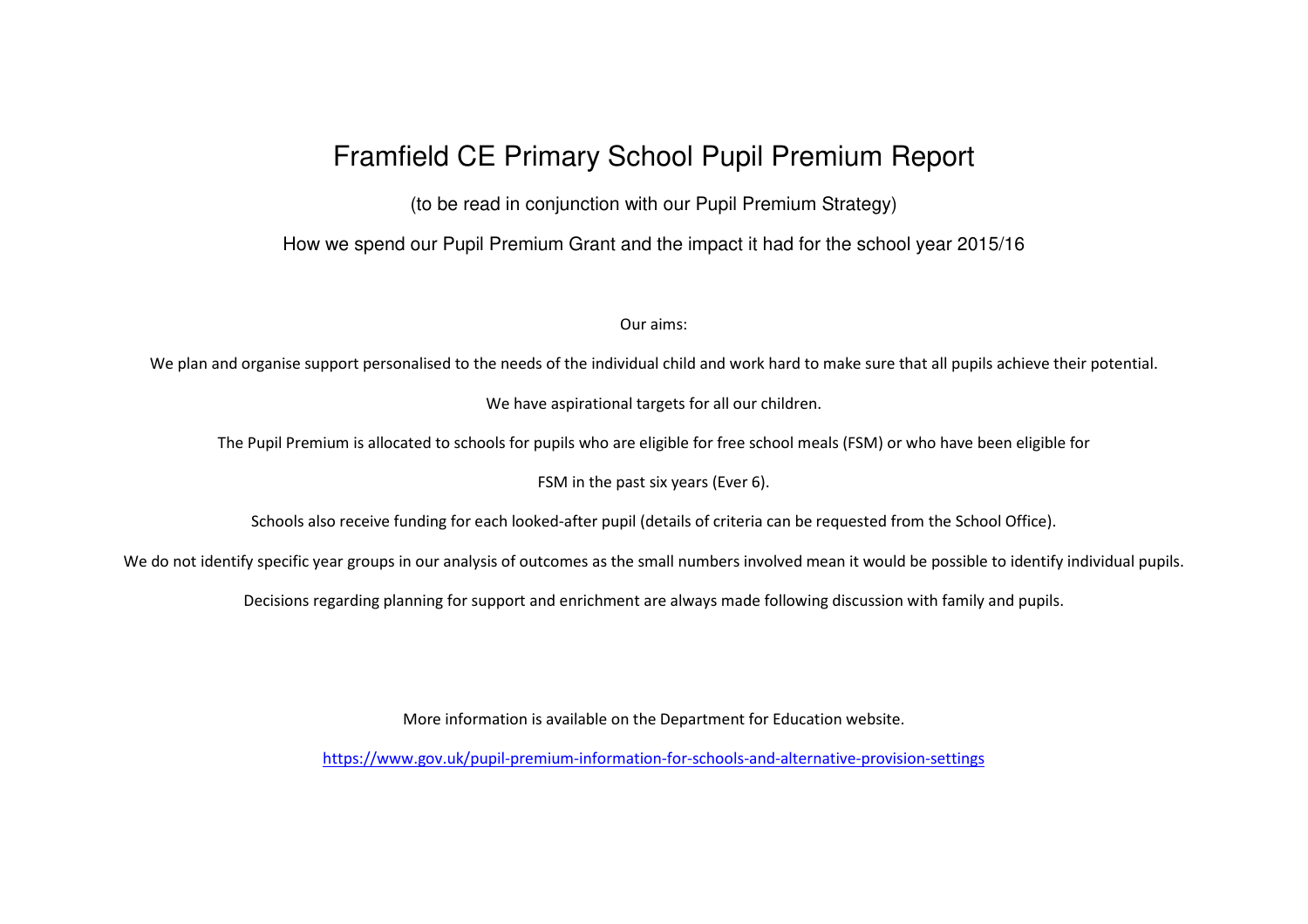### **Number of pupils and pupil premium grant (PPG) received: school year 2015/16**

| Total number of pupils on school roll:                                    | 97                                            |
|---------------------------------------------------------------------------|-----------------------------------------------|
| Total number of pupils eligible for Pupil Premium Grant (PPG):            | 11                                            |
| Amount of PPG received per pupil:                                         | £1,300 for Pupil Premium; £1,900 for Post LAC |
| Total Pupil Premium Grant for the financial year April 2015 - March 2016: | £13.200                                       |
| Total Pupil Premium Grant for the financial year April 2016 - March 2017: | £18.320                                       |
| Total amount of PPG received Academic Year September 2015 - July 2016     | £15,333.32                                    |
|                                                                           |                                               |

#### **Previous Year's PPG Spending**

| Expenditure from Sept 2014 - July 2015: | £18,074.79 |
|-----------------------------------------|------------|
|                                         |            |

#### **Impact of Pupil Premium Spending 2015-16**

With the exception of cohorts where there is SEN/PPG crossover, the progress and attainment of our children in receipt of PPG is in-line with that of their non-PPG peers and in many cases exceeds this.

#### **Performance of pupils in receipt of Pupil Premium Grant – completed at end of the school year 2015/16**

| 2015/16                                                | KS1                                             | KS <sub>2</sub> |
|--------------------------------------------------------|-------------------------------------------------|-----------------|
| % pupils working at age related expectation in Reading |                                                 | 75%             |
| % pupils working at age related expectation in Writing | There were no pupils in<br>receipt of PPG in Y2 | 75%             |
| % pupils working at age related expectation in Maths   |                                                 | 75%             |
| % of pupils working beyond ARE                         |                                                 | 50% in Reading  |

## **Summary of PPG spending 2015/16**

Objectives in spending PPG were:

- to increase attainment and achievement in core subjects of pupils in receipt of PPG
- $\bullet$ To secure basic skills in Reading – including Phonics - Writing and Maths
- To provide enriching experiences and enhance the self-esteem and resilience of all pupils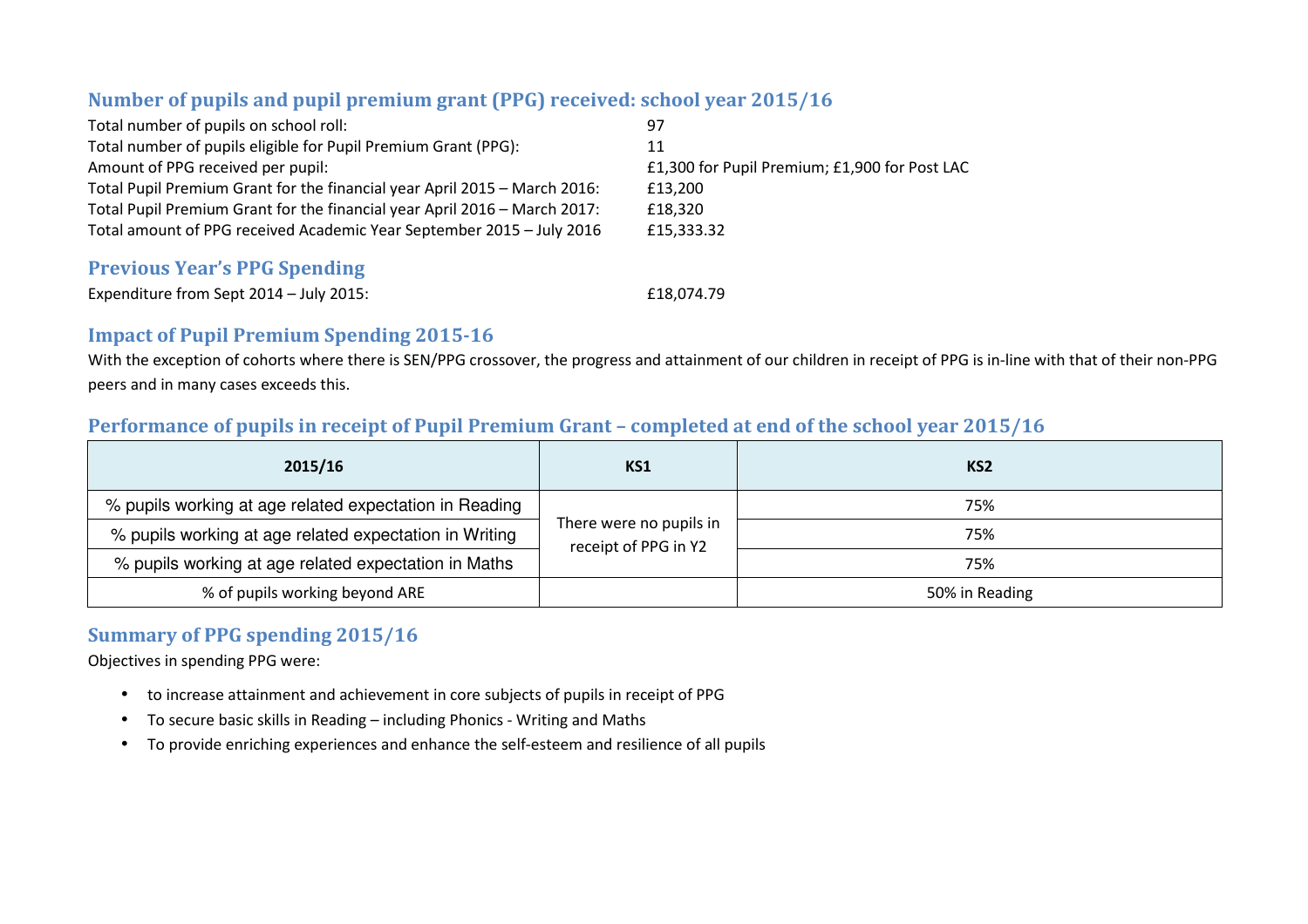| Item/project                                                           | Cost       | Description of Intervention *<br>Where identified by Sutton<br><b>Trust</b>                                            | <b>Intended Objective</b>                                                                                                              | How impact is to be<br>measured                                                                                                   | <b>Impact of Intervention</b><br>(End of Academic Year)                                                                                                                                                                 |
|------------------------------------------------------------------------|------------|------------------------------------------------------------------------------------------------------------------------|----------------------------------------------------------------------------------------------------------------------------------------|-----------------------------------------------------------------------------------------------------------------------------------|-------------------------------------------------------------------------------------------------------------------------------------------------------------------------------------------------------------------------|
| 1-1 sessions with<br><b>Qualified teacher</b>                          | £2,603.69  | Focused teaching with qualified<br>teacher<br>Sutton Trust.                                                            | To achieve ARE in reading in<br>preparation for move to secondary<br>school.                                                           | Formative and summative<br>assessments                                                                                            | The extra support had a significant<br>positive impact for most children in<br>Y6 who had extended support in<br>maths, reading and writing. Other<br>children benefited and achieved ARE<br>in end of year assessment, |
| After-school Club,<br><b>Visits and Class</b><br>trips.                | £564.33    | Payment for clubs, visits and after-<br>school activities to enrich<br>experience.                                     | Enhance and enrich personal<br>experience. Support development of<br>listening skills and self-discipline.                             | Pupil confidence and engagement<br>with learning; being willing to share<br>experiences with rest of school in<br>assemblies etc. | All children were able to join in all<br>activities and benefit from the<br>experiences.                                                                                                                                |
| Copes                                                                  | £1,260     | Weekly support for focus children<br>with trained counsellor                                                           | Children to learn resilience and<br>coping strategies, to be attending<br>school and ready to learn                                    | Positive feedback from the child<br>through pupil voice and parents                                                               | Good attendance, good engagement<br>all year. Progress and attainment<br>exceptional.                                                                                                                                   |
| 1:1 sessions with<br><b>HLTA</b> providing<br>individual<br>programmes | £2,231.25  | Focused teaching with individualised<br>targets followed up in class                                                   | To close the gap in attainment in<br>literacy and maths                                                                                | Formative and summative<br>assessments                                                                                            | Steady progress for these children<br>(SEN/PPG cross over), engagement<br>and attendance good.                                                                                                                          |
| Talkspace                                                              | £767       | Focused sessions with trained<br>counsellor                                                                            | To explore issues impacting on<br>learning and<br>social/emotional/development                                                         | Positive feedback through pupil<br>voice activities and from parents                                                              | Success in supporting focus families<br>and their children                                                                                                                                                              |
| Resource                                                               | £25.60     |                                                                                                                        |                                                                                                                                        |                                                                                                                                   |                                                                                                                                                                                                                         |
| Extra TA Support                                                       | £6,497.50  | Boosting reading and writing skills.<br>Also to supply nurture check-in<br>sessions and small group friendship<br>work | To support closing any gap in<br>attainment and boost confidence<br>and resilience                                                     | Formative and summative<br>assessment                                                                                             | Children's confidence to deal with<br>difficulties is increased. Children<br>know that they have a focused<br>accessible adult to go to with any<br>concerns, especially in out of class<br>times.                      |
| <b>Play Sessions</b>                                                   | £918.75    | Play therapy session.                                                                                                  | To ensure pupils develop an<br>understanding of their emotions and<br>develop resilience, self-esteem and<br>confidence in themselves. | Observation. Meetings with family                                                                                                 | Children thrive at school as they<br>become more confident and<br>resilient. Parents report back<br>favourably and children enjoy their<br>sessions.                                                                    |
| <b>Total Amount</b><br>Spent 2015/2016                                 | £14,868.12 |                                                                                                                        |                                                                                                                                        |                                                                                                                                   |                                                                                                                                                                                                                         |

## **Projects and Spending from September 2015 – July 2016**